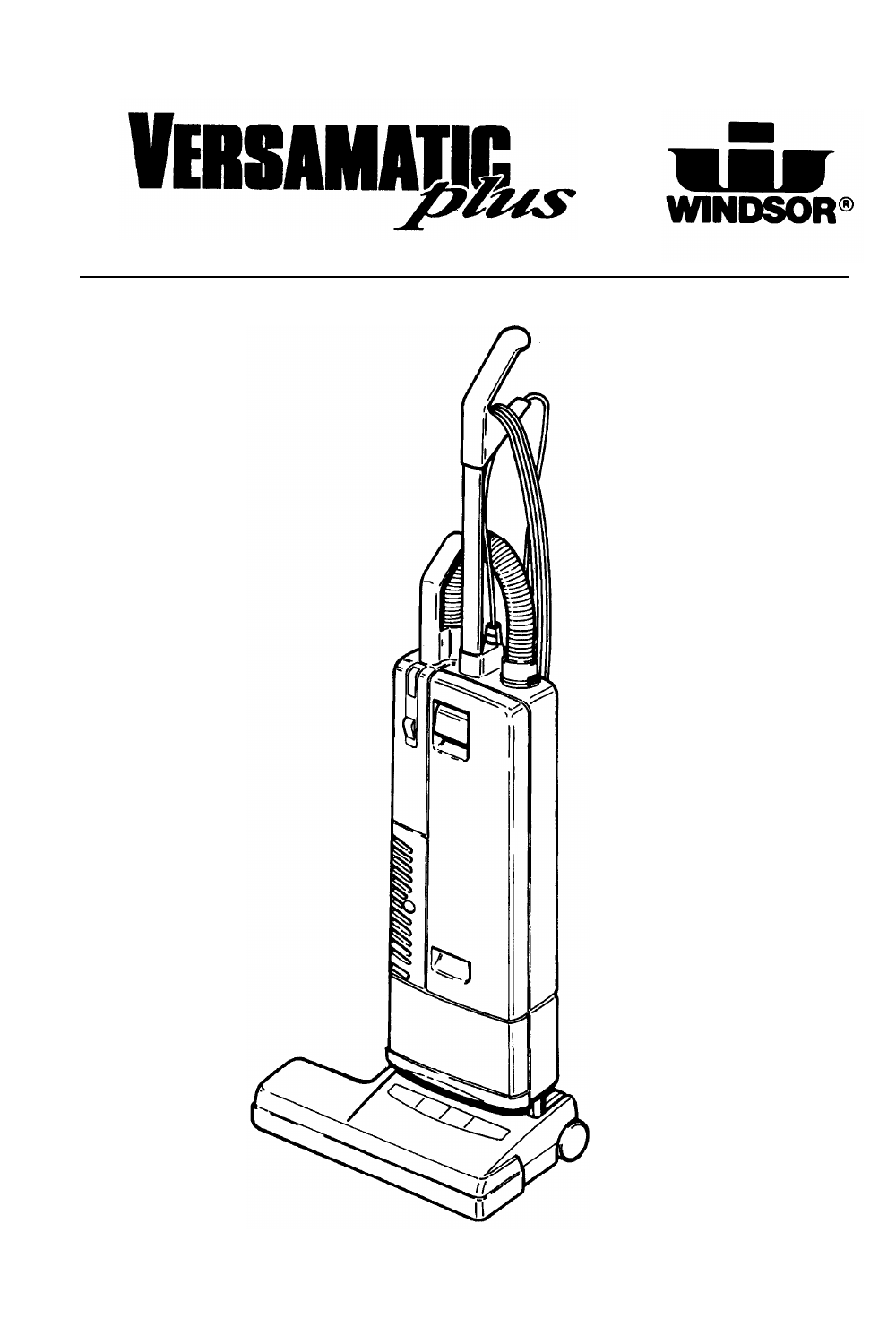# **IMPORTANT SAFETY INSTRUCTIONS**

### **When using an electrical appliance, basic precautions must always be followed, including the following**

### **READ ALL INSTRUCTIONS BEFORE USING THIS MACHINE**

## **WARNING: To reduce the risk of fire, electric shock, or injury:**

1. Do not leave appliance when plugged in. Unplug from outlet when not in use and before servicing.

2. Do not use outdoors or on wet surfaces.

3. Do not use near small children. Do not allow to be used as a toy. Close attention is necessary when used by or near children.

4. Use only as described in this manual. Use only manufacturer's recommended attachments.

5. Do not use with damaged cord or plug. If appliance is not working as it should, has been dropped, damaged, left outdoors, or dropped into water, return it to a service center.

6. Do not pull or carry by cord, use cord as a handle, close a door on cord, or pull cord around sharp edges or comers. Do not run appliance over cord. Keep cord away from heated surfaces.

7. Do not unplug by pulling on cord. To unplug, grasp the plug, not the cord.

8. Do not handle plug or appliance with wet hands.

9. Do not put any object into openings. Do not use with any opening blocked; keep free of dust, lint, hair, and anything that may reduce air flow.

10. Keep hair, loose clothing, fingers, and all parts of body away from openings and moving parts. Do not place fingers or other body parts under vacuum unless unplugged.

11. Do not pick up anything that is burning or smoking, such as cigarettes, matches, or hot ashes

12. Do not use without dust bag and/or filters in place.

13. Turn off all controls before unplugging.

14. Use extra care when cleaning on stairs.

15. Do not use to pick up flammable or combustible liquids such as gasoline or use in areas where they may be present.

16. Machines can cause a fire when operated near flammable vapors or materials. Do not operate this machine near flammable fluids, dust or vapors.

17. Maintenance and repairs must be done by qualified personnel.

18. Connect to a properly grounded outlet only. See Grounding Instructions.

19. Do not use machine as a step.

20. If used on plush carpet or carpet with thick padding, do not leave machine in one place with machine turned on.

21. Do not use the handle in the dust bag housing cover to carry the machine.

# **SAVE THESE INSTRUCTIONS**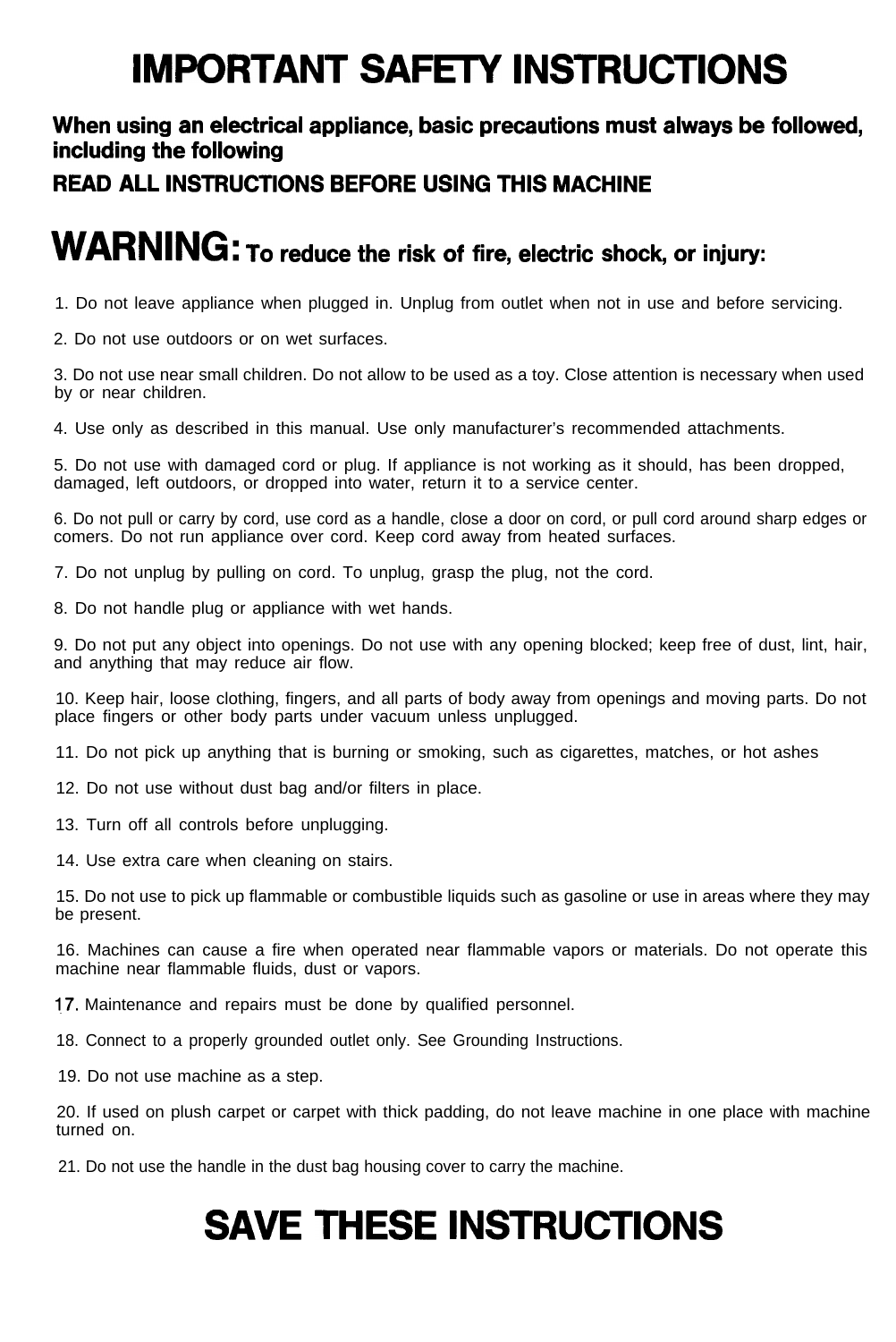# **IMPORTANTES MESURES DE SÉCURITÉ**

### L'utilisation d'un appareil électrique demande certaines précautions LIRE TOUTES LES INSTRUCTIONS AVANT DE FAIRE FONCTIONNER

### AVERTISSEMENT: Pour réduire les risques d'incendie, de choc électrique ou de blessure:

1. Ne pas laisser l'appareil sans surveillance lorsqu'il est branché. Débrancher lorsque l'appareil n'est pas utilisé et avant l'entretien.

2. Ne pas utiliser à lextérieur et ne pas aspirer de matières humides.

3. Ne pas utiliser à proximité de jeunes enfants. Ne pas permettre aux enfants de jouer avec l'appareil. Une attention particulière est nécessaire lorsque l'appareil est utilisé par des enfants ou à proximité de ces derniers.

4. N'utiliser que conformément à cette notice avec les accessoires recommandés par le fabricant.

5. Ne pas utiliser si le cordon ou la fiche est endommagé. Retourner l'appareil à un atelier de réparation s'il ne fonctionne pas bien, s'il est tombé ou s'il a été endommagé, oublié à l'extérieur ou immergé.

6. Ne pas tirer soulever ou traîner l'appareil par le cordon. Ne pas utiliser le cordon comme une poignée, le coincer dans l'embrasure d'une porte ou l'appuyer contre des arêtes vives ou des coins. Ne pas faire rouler l'appareil sur le cordon. Garder le cordon à l'écart des surfaces chaudes.

7. Ne pas débrancher en tirant sur le cordon. Tirer plutôt la fiche.

8. Ne pas toucher la fiche ou l'appareil lorsque vos mains sont humides.

9. N'insérer aucun objet dans les ouvertures. Ne pas utiliser l'appareil lorsqu'une ouverture est bloquée. S'assurer que de la poussière, de la peluche, des cheveux ou d'autres matières ne réduisent pas le débit d'air.

10. Maintenir les cheveux, les vêtements amples, les doigts et toutes les parties du corps à l'écart des ouvertures et des pièces mobiles. Ne pas placer les doigts ou autres parties du corps en-dessous de l'aspirateur avant de l'avoir débranché.

11. Nes pas aspirer de matières en combustion ou qui dégagent de la fumée, comme des cigarettes, des allumettes ou des cendres chaudes.

12. Ne pas utiliser l'appareil si le sac à poussière ou le filtre n'est pas en place.

13. Mettre toutes les commandes à la position ARRÊT avant de débrancher l'appareil.

14. User de prudence lors du nettoyage des escaliers.

15. Ne pas aspirer des liquides inflammables ou combustibles, comme de l'essence, et ne pas faire fonctionner dans des endroits où peuvent se trouver de tels liquides.

16. Cette machine peut provoquer un incendie lorsqu'elle fonctionne à proximité de vapeurs ou de produits inflammables. Ne pas faire fonctionner à proximité de liquides, poussières ou vapeurs inflammables.

17. L'entretien et les réparations doivent être effectués par un personnel qualifie.

18. Ne brancher qu'à une prise de courant avec mise à la terre. Voir les instructions visant la mise à la terre

19. Ne pas se servir de l'appareil comme d'un marchepied.

20. Ne pas laisser l'aspirateur en marche en position immobile lorsque utilisé sur un tapis à longs poils ou un tapis épais.

21. Ne pas utiliser la fermeture du couvercle du sac poussière pour porter la machine.

# **CONSERVER CES INSTRUCTIONS**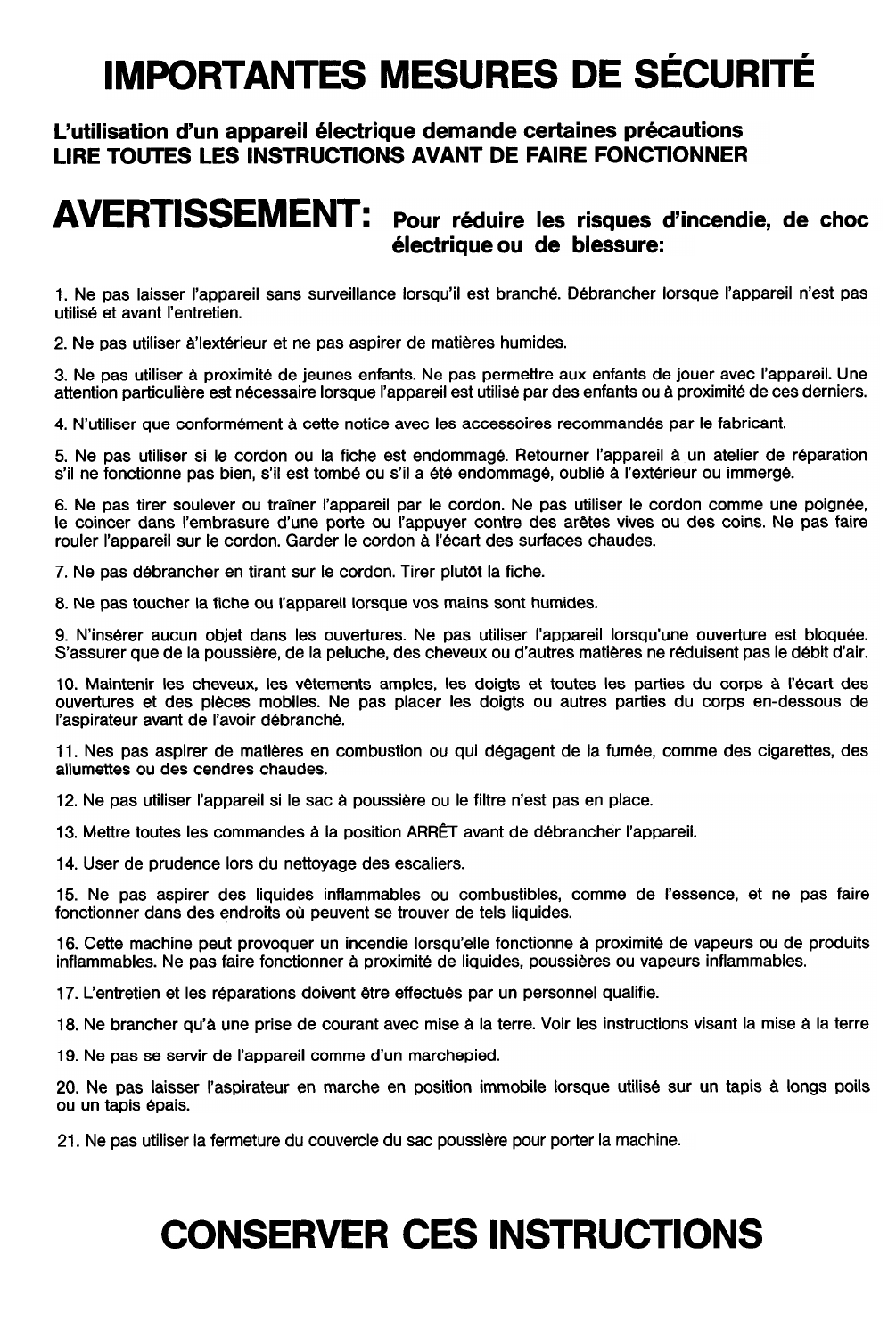## **GROUNDING INSTRUCTIONS**

This appliance must be grounded. If it should malfunction or breakdown, grounding provides a path of least resistance for electric current to reduce the risk of electric shock. This appliance is equipped with a cord having an equipment-grounding conductor and grounding plug. The plug must be inserted into an appropriate outlet that is properly installed and grounded in accordance with all local codes and ordinances.

### **WARNING**

Improper connection of the equipment-grounding conductor can result in a risk of electric shock. Check with a qualified electrician or service person if you are in doubt as to whether the outlet is properly grounded. Do not modify the plug provided with the appliance - if it will not fit the outlet, have a proper outlet installed by a qualified electrician.

This appliance is for use on a nominal 120-volt circuit, and has a grounded plug that looks like the plug illustrated in sketch A. A temporary adaptor that looks like the adaptor illustrated in sketches B and C may be used to connect this plug to a 2-pole receptacle as shown in sketch B if a properly grounded outlet is not available. The temporary adaptor should be used only until a properly grounded outlet (sketch A) can be installed by a qualified electrician. The green colored rigid ear, lug, or the like extending from the adaptor must be connected to a permanent ground such as a properly grounded outlet box cover. Whenever the adaptor is used, it must be held in place by a metal screw.

Note: In Canada, the use of a temporary adaptor is not permitted by the Canadian Electrical Code,

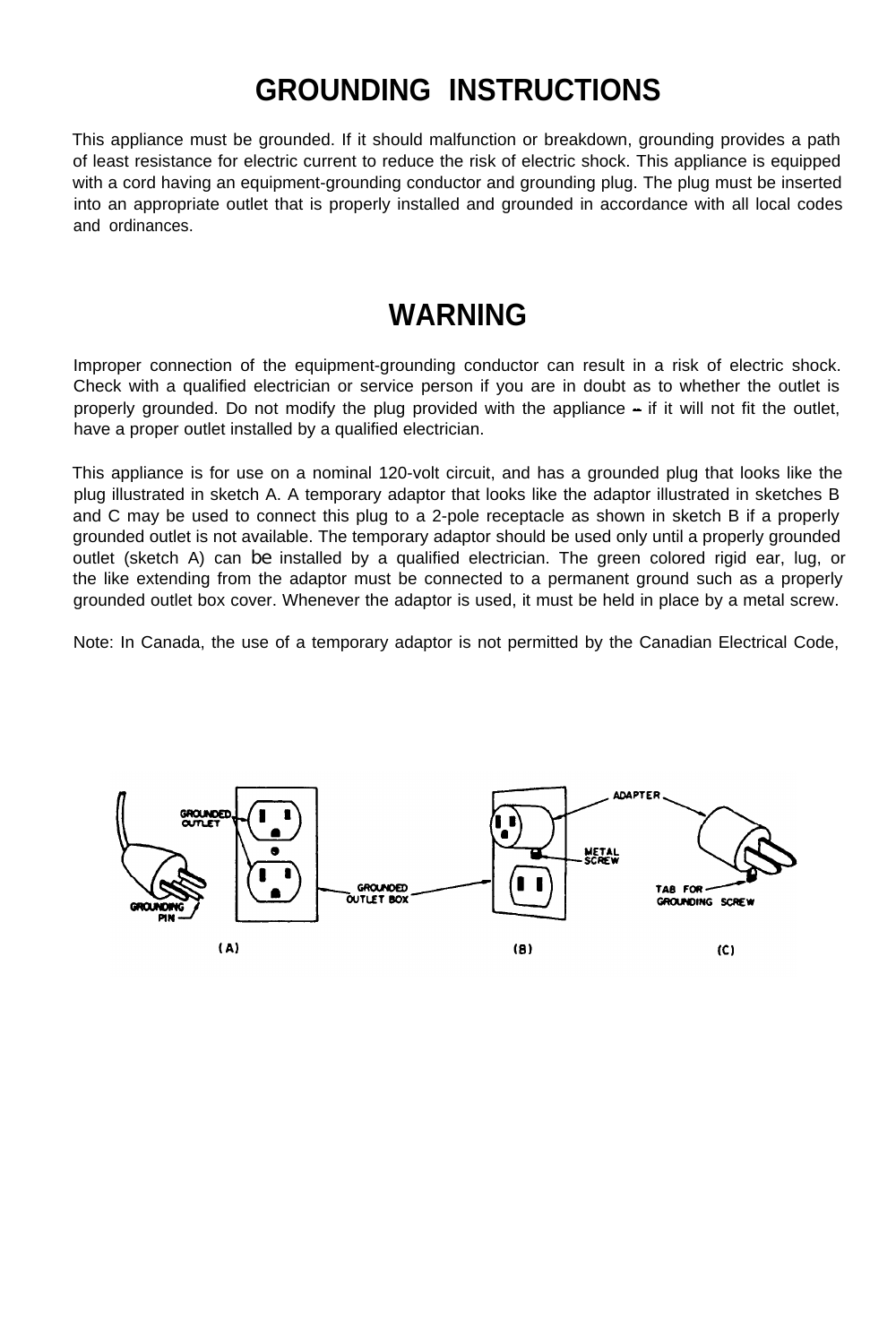# **INSTRUCTIONS VISANT LA MISE À LA TERRE**

Cet appareil doit être mis à la terre. En cas de défaillance ou de panne éventuelles, la mise à la terre fournit au courant un chemin de moindre résistance qui réduit le risque de choc électrique. Cet appareil est pourvu d'un cordon muni d'un conducteur de terre et d'une fiche avec broche de terre. La fiche doit être branchée-dans une prise appropriée correctement installée et mise à la terre conformément aux règlements et ordonnances municipaux.

## **AVERTISSEMENT**

Un conducteur de terre mal raccordé peut entraîner un risque de choc électrique. Consulter un électricien ou un technicien d'entretien qualifié si vous n'êtes pas certain que la prise est correctement mise à la terre. Ne pas modifier la fiche fournie avec l'appareil - si elle ne peut être insérée dans la prise, faire installer une prise adéquate par un électricien qualifié.

Cet appareil est destiné à un circuit de 120 V et est muni d'une fiche de terre semblable à celle illustrée par le cropuis A. Un adaptateur temporaire semblable à celui illustré par les croquis B et C peut être utilisé pour brancher cette fiche à une prise bipolaire comme l'illustre le croquis B si une prise avec mise à la terre n'est pas disponible. L'adaptateur temporaire devrait être utilisé seulement jusqu'à ce qu'une prise avec mise à la terre soit installée par un électricien qualifié. L'oreille rigide ou le crochet ou autre dispositif semblable, de couleur verte, prologeant l'adaptateur doit être raccordé à un élément correctement mis à la terre comme le couvercle d'une boîte de sortie mise à la terre. L'adaptateur dout être fixé par une vis métallique.

Note. Au Canada, l'utilisation d'un adaptateur temporaire n'est pas autorisée par le Code canadien de l'electricite.

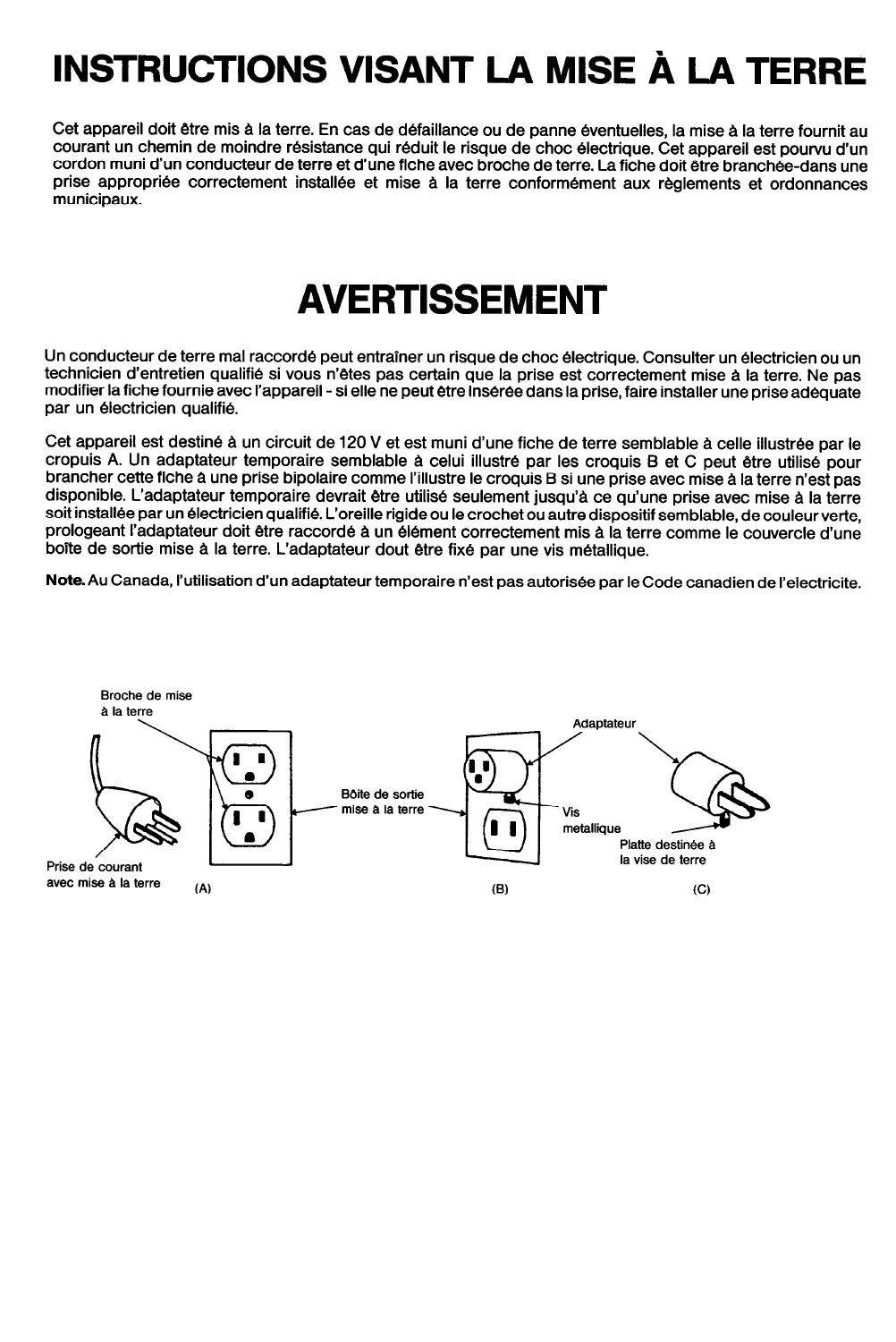## **Important Safeguards**

Accidents due to misuse can only be prevented by those using the machine. To guard against injury, basic safety precautions should be observed, including the following:

#### Read and follow all safety instructions. **WARNING: ELECTRIC SHOCK COULD OCCUR IF USED OUTDOORS OR ON WET SURFACES**

This vacuum cleaner is designed to be safe when used to perform cleaning functions. Should damage occur to electrical or mechanical parts, cleaner should be repaired by WINDSOR or competent service station before using in order to avoid further damage to machine or physical injury to user.

A damaged power cord could cause electrical shock and/or fire. To minimize this possibility observe the following precautions:

Do not run cleaner over power cord.

Avoid closing doors on power cord, pulling it around sharp edges, or placing sharp-edged objects upon it.

Wind cord no tighter than is necessary to retain it on the cord hooks.

When disconnecting power cord from electrical outlet, grasp the plug. Pulling it out by the cord itself can damage cord insulation and internal connections to plug.

Your vacuum cleaner creates suction and contains a revolving brush. To avoid bodily injury from suction or moving parts, vacuum cleaner brush should not be placed against, or in close proximity of loose clothing, jewelry, hair or body surfaces while cleaner is connected to electrical outlet. Cleaner should not be used to vacuum clothing while it is being worn. Keep children away from machine when in operation or plugged in.

If used on plush carpet or carpet with thick padding, turn off unit when handle is in upright position. When using accessory tools, keep floor brush off carpet by keeping handle in locked position and lowering handle with one hand to raise brush off floor. Operate accessories with other hand.

Always plug your cleaner into a standard wall outlet. Use of extension cord or light socket with inadequate currentcarrying capacity could result in electric shock or fire hazard.

Disconnect cleaner from electrical outlet before servicing, such as changing bags or belts. You could receive bodily injury from moving parts of machine should switch accidentally be turned on. Disconnect cleaner from electrical outlet before detaching powerhead.

Do not use your vacuum cleaner in areas where flammable and/or explosive vapor or dust is present to avoid possibility of fire or explosion. Some cleaning fluids can produce such vapors. Areas on which cleaning fluids have been used should be completely dry and thoroughly aired before being vacuumed.

To avoid fire hazard, do not pick up matches, fireplace ashes, or smoking material with cleaner.

Keep your work area well lighted to avoid picking up harmful materials (such as liquids, sharp objects, or burning substances) and avoid tripping accidents.

Use care when operating the cleaner on irregular surfaces such as stairs. A falling cleaner could cause bodily injury and/or mechanical damage. Proper storage of machine in an out-of-the-way area immediately after use will also prevent accidents caused by tripping over cleaner.

Store your vacuum indoors in a cool, dry area not exposed to the weather to avoid electrical shock and/or cleaner damage.

Exercise strict supervision to prevent injury when using vacuum cleaner near children or when child is allowed to operate vacuum cleaner. Do not allow children to play with vacuum cleaner and never leave cleaner plugged in and unattended.

## **SAVE THESE INSTRUCTIONS**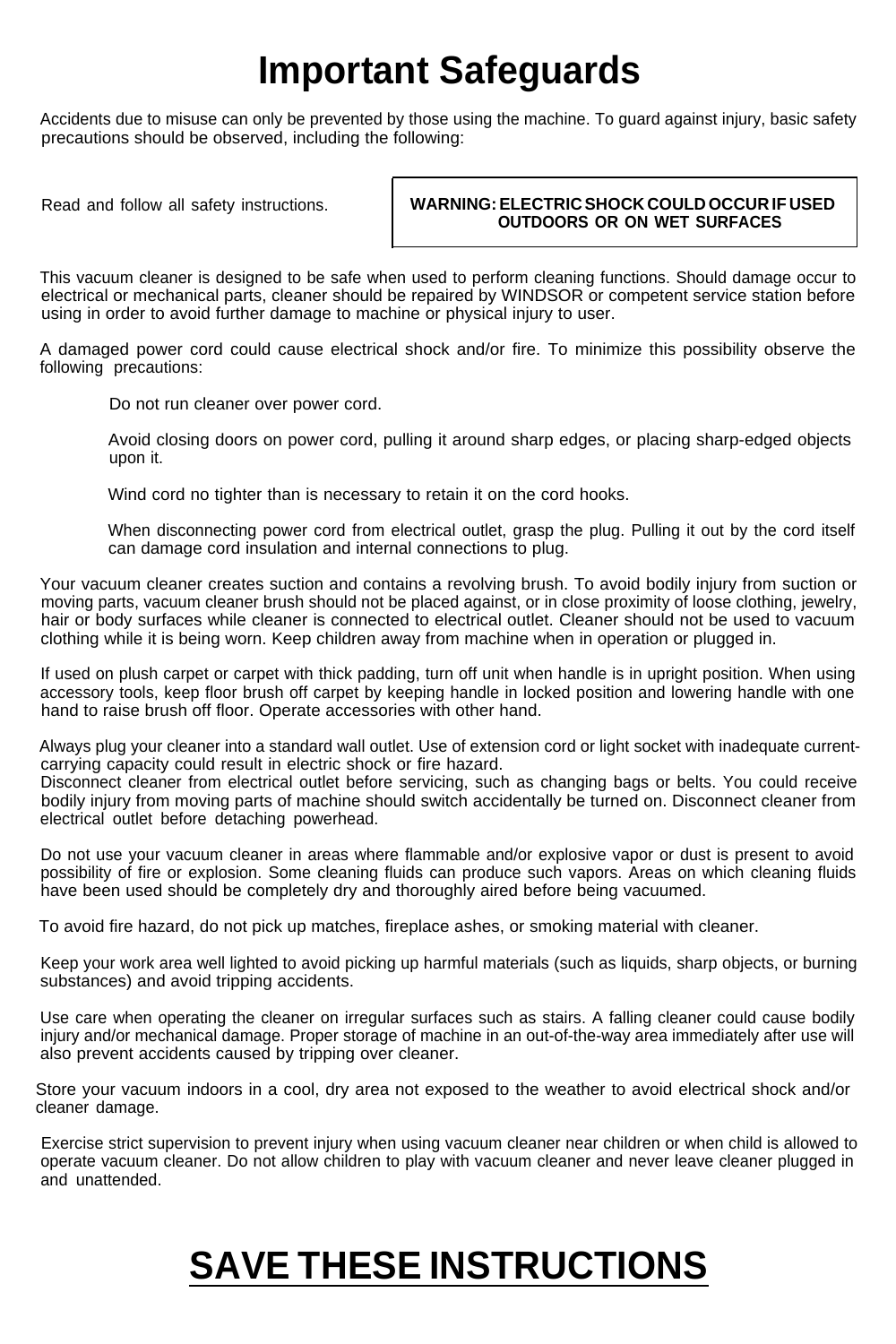# **MESURES DE PRECAUTIONS IMPORTANTES**

Les accidents qui résultant de l'usage impropre du matériel ne peuvent être évités que par les utilisateurs de la machine. Pour éviter les accidents, il convient de prendre des mesures de sécurité fondamentales, parmi lesquelles:

Lire et suivre toutes les instructions de sécurité

### ATTENTION: RISQUE DE CHOC ELECTRIQUE EN CAS D'USAGE À L'EXTERIEUR OU SUR SURFACE HUMIDE

Cet aspirateur est concu pour fonctionner sans danger lorsque il est utilisé pour nettover. Au cas où des pièces mécaniques ou électriques étaient endommagèes, l'aspirateur doit être réparé par WINDSOR ou une autre entreprise de services d'entretien qualifiée avant d'être utilisé à nouveau, afin d'éviter que d'autres dommages ne soinen causés à l'appareil ou qu'un accident n'arrive à l'utilisateur.

Un cordon électrique endommagé peut provoquer un choc électrique et/ou un incendie. Pour limiter ce risque, il faut prendre les précautions suivantes:

Ne pas passer l'aspirateur sur le cordon électrique.

Eviter de coincer le cordon électrique dans les portes fermées, de le tendre sur des pourtours pointus ou de mettre des objets tranchants dessus.

Ne pas serrer plus que nêcessaire pour enrouler le cordon autour des crochets qui le maintiennent en place.

Pour débrancher le cordon électrique, tirer au niveau de la prise. Tirer sur le cordon même risque d'endommager sa gaine isolante et les connexions intérieures avec la prise.

Votre appareil crée une aspiration et contient une brosse qui tourne. Pour éviter les accidents causés par l'aspiration ou par des pièces en mouvement dans l'appareil, la brosse de l'aspirateur doit être maintenue à l'écart de vêtements, de bijoux, des cheveux ou de parties du corps lorsque l'aspirateur est branche. Ne pas utiliser l'appareil pour aspirer les vêtements portés par l'utilisateur ou une autre personne. Maintenir les enfants à l'écart de l'aspirateur lorsqu'il est en marche ou branche.

Lorsque utilisé sur un tapis à longs poils ou un tapis épais, arrêter l'aspirateur lorsque le manche est en position verticale. Pour utiliser les accessoires, maintenir la brosse écartée du tapis en gardant le manche en position bloquée et en l'abaissant d'uno main pour soulever la brosse du tapis. Utiliser les accessoires avec l'autre main.

Vailler à toujours brancher votre aspirateur dans une prise de courant standard. L'usage d'un cordon de rallonge ou d'une douille de capacité de courant imporpre risque de créer un choc électrique ou un danger d'incendie.

Débrancher l'aspirateur avant de l'entretenir, par exemple, en changer le sac ou la courroie. Si l'appareil se mettait en marche, un accident pourrait être provoqué par les pièces en mouvement de l'aspirateur. Débrancher le cordon avant de détacher la tête de l'aspirateur.

Ne pas utiliser l'aspirateur dans les endroits où il existe des vapeurs ou des poussières inflammables et/ou explosives pour éviter les risques d'incendie ou d'explosion. Certains produits liquides de nettoyage peuvent créer ce genre de vapeurs. Les surfaces qui ont été nettoyées à l'aide de ces produits doivent être complètement sèches et bien aérées avant qu'on ne puisse y passer l'aspirateur.

Afin d'eviter les dangers d'incendie, ne pas aspirer d'allumettes, de cendres de cheminée ou de matières dégageant de la fumée.

Veiller à ce que l'endroit aspiré soit bien éclairé pour éviter d'aspirer des objets nuisibles (tels que liquides, objets tranchants ou matières inflammables) et de trébucher.

Faire preuve de prudence en utilisant l'aspirateur sur les surfaces irrégulières telles que des escaliers. La chute de l'aspirateur risque de provoquer un accident et/ou d'endommager l'appareil. Ranger l'aspirateur dans un endroit à l'ecart immédiatement après l'avoir utilisé permet également d'éviter les accidents causés par le fait de trébucher sur l'appareil.

Ranger l'aspirateur à l'intérieur, dans un endroit frais et sec à l'abri des changements climatiques afin d'éviter un choc électrique et/ou l'endommagement de l'appareil.

Faire trés attention lorsque l'aspirateur fonctionne à proximité des enfants ou s'ils l'utilisent eux-même. Interdire aux enfants de jouer avec l'aspirateur et ne jamais le laisser branché et sans surveillance.

## **CONSERVER CES INSTRUCTIONS**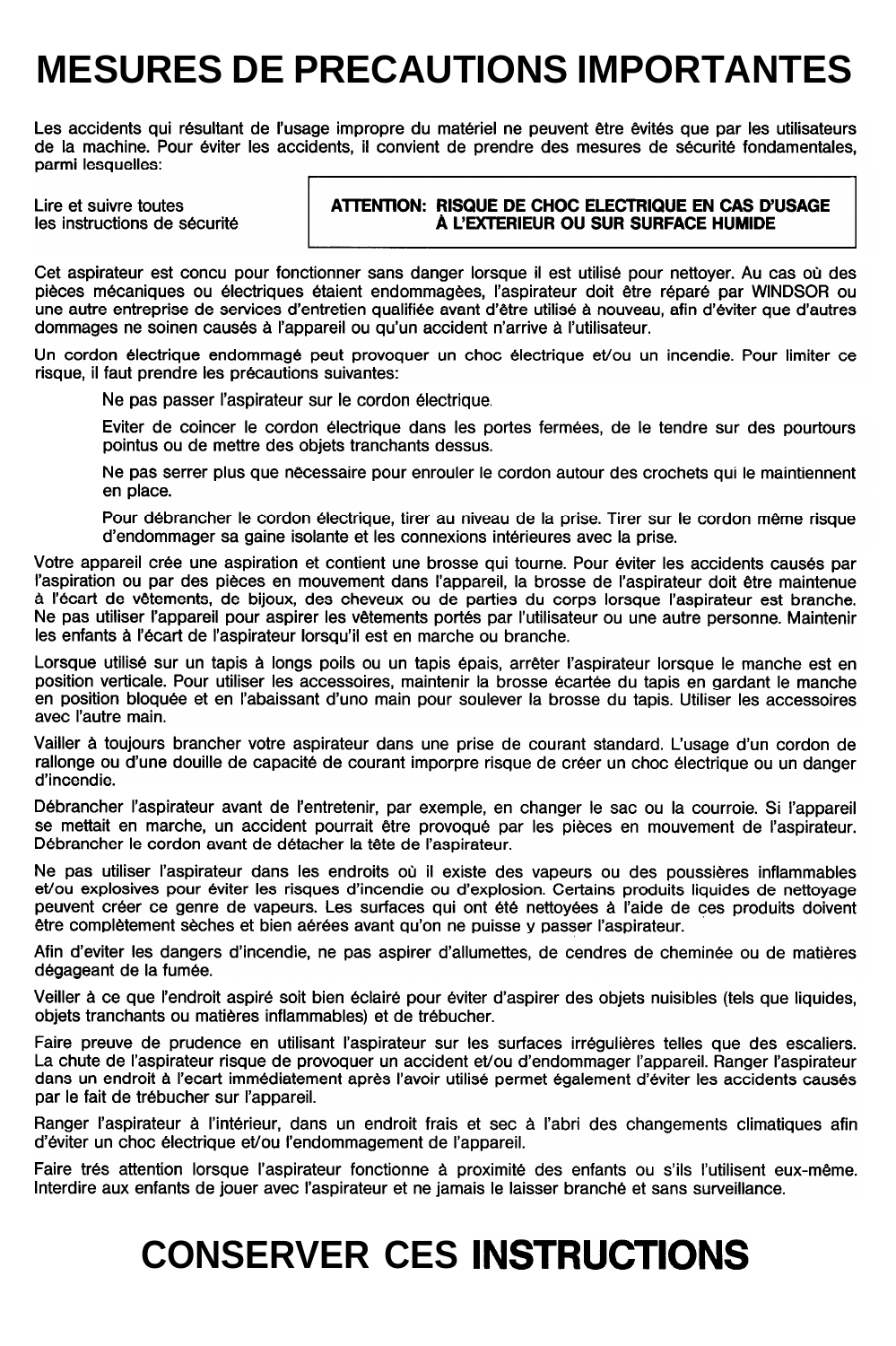



| 1              | Handle grip            |
|----------------|------------------------|
| 2              | Handle assembly        |
| 3              | Bag full indicator     |
| 4              | On / Off switch        |
| 5              | Cover release latch    |
| 6              | Exhaust filter cover   |
| $\overline{7}$ | Front cover            |
| 8              | Motor cover            |
| 9              | Power head             |
| 10             | Locking catch          |
| 11             | Foot pedal             |
| 12             | Hose                   |
| 13             | Retaining ring         |
| 14             | Cable                  |
| 15             | Attachment tube handle |
| 16             | Handle catch           |
| 17             | Carrying handle        |
| 18             | Cable hook             |
| 19             | Attachment tube        |
| 20             | Dust bag housing       |
| 21             | Crevice nozzle         |
| 22             | Upholstery nozzle      |
| 23             | Pile adjustment knob   |

| 1   | Poianée                          |
|-----|----------------------------------|
| 2   | Tube métal                       |
| 3   | Indicateur de remplissage du sac |
| 4   | Interrupteur marche / arrêt      |
| 5   | Verrou d'ouverture du couvercie  |
| 6   | Couvercle filtre sortie d'air    |
| 7   | Porte porte sac                  |
| 8   | Carter moteur aspiration         |
| 9   | Tête de brossage                 |
| 10  | Verrou de blocage                |
| 11  | Pédale à pied                    |
| 12. | Flexible souple                  |
| 13  | Clips d'accroche flexible        |
| 14  | Câble électrique                 |
| 15  | Poignée du tube plastique        |
| 16  | Blocage du tube                  |
| 17  | Poignée de portage               |
| 18  | Enrouleur de câble               |
| 19  | Tube plastique                   |
| 20  | Logement du sac poussière        |
| 21  | <b>Buse sifiet</b>               |
| 22  | <b>Brosse fauteuil</b>           |

23 Bouton de réglage de la tête



#### **Assembling the vacuum cleaner**

Put the power head (9) on the floor with swivel neck (26) and support lever (27) upright. Turn the locking catch (10) on the filter bag housing (20) to the left and place it carefully on the swivel neck and the support lever. Then turn the locking catch back.

To lock the handle turn the handle catch (16) at the handle joint of the filter bag housing (20) forward, then slide the handle assembly (2) in as far as possible and lock it with the handle catch.

Insert the attachment tube (19) into its storage position on the side of the machine. The attachment tube handle (15) must be placed on the projection (24). Slide the proper end of the hose into the tube (19).

To connect the hose with the filter bag housing insert the black hose end into the connecting tube (25) and slide it in completely. To unlock the hose press the retaining ring (13) at the projecting sections.

#### Montage - Assemblage

Poser la tête de brossage (9) sur le sol avec les articulations (26) et (27) en position verticale. Présenter verticalement la partie aspiration (20) et l'insérer sur la tête de brossage (9). Le levier de blocage (10) doit être sur la gauche pendant l'operation. Ramener le levier de blocage (10) en position verticale pour bloquer l'ensemble. Monter le manche (2) sur la partie aspirante et bloquer (16). Mettre le tube (19) en position sur le côté de

l'appareil.

Introduire le tube flexible (12) côté blanc dans le platique (19) côte noir dans l'embouchure (25).

Pour sortir le flexible, débloquer en appuyant sur le clip (13).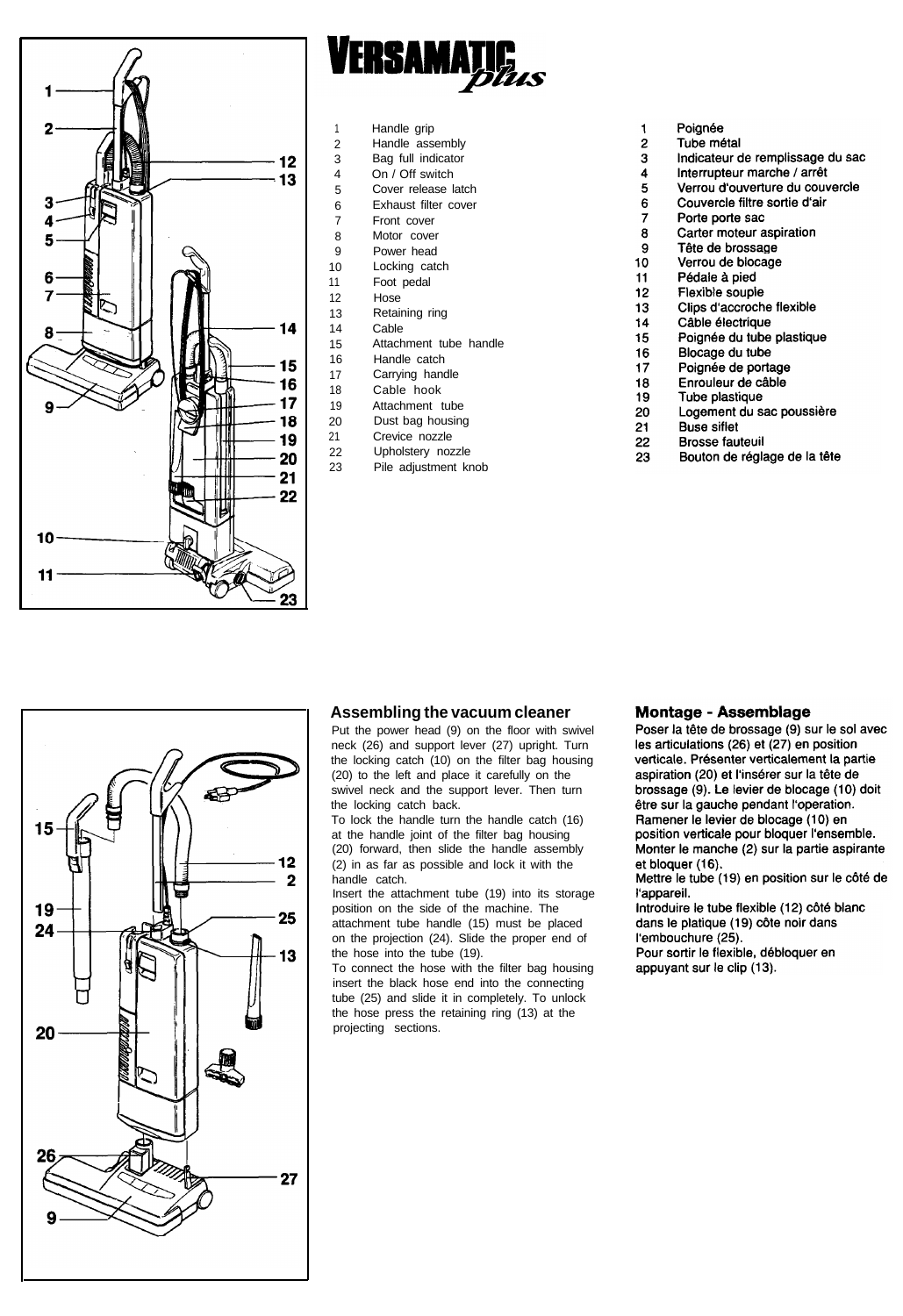#### **Preparation**







#### **Brush controller**

The electronic brush controller monitors the operation of the brush.

**Green light:** Brush correctly set and running. **Green light and red light:** Adjust the brush setting by turning the Pile adjustment knob (23) to a lower number.

If the lights still show at position number one the brush strip is worn out and must be replaced.

**Red light:** The brush has become blocked and is not turning. Switch off. Unplug from the outlet and clear the blockage.

#### **Filter level indicator**

If warning light (3) comes on check:

a) Is the dust bag full?

b) Is there a blockage in the hose or power head ?

#### Contrôleur de brosse

Les voyants lumineux èlectroniques placés su la tête de brosse contrôlent le positionnement de la brosse.

Lumière verte: Brosse tournant correctement et bien réglée.

Lumière verte et rouge: Régler la brosse en tournant le bouton de réglage (23) vers le chiffre inférieur. Si la lumière est encore rouge à la position 1, la barrette de brosse est us'ee et il faut la changer.

Lumi' ère rouge La brosse est bloquée et ne tourne pas. Arrêter les moteurs et procéder au contrôle qui est souvent un simple nettoyage.

#### Indicateur de remplissage du sac

- Si la lampe tension s'allume (3) vérifier: - que le sac poussière ne soit pas plein
- qu'il n'y a rien de coincé dans les tuyaux (19 et 12) ou dans la tête d'aspiration.

#### **Swivel neck latch**

To release the machine from the upright position depress the foot pedal (11).

#### **Position de travail**

Pour mettre en position et en marche, appuyer sur la pédale (11). Quand l'appareil est sous tension la tête de brossage s'arrête et se met en route avec l'inclinaison de la partie aspirante.

### **Maintenance**







#### **Changing the paper bag**

If red light (3) shows, change paper filter bag. To do this first pull cover release latch (5) forward and lift the cover from the dust bag housing. Slide the dust bag sealing plate (28) from the holder (29). Slide the sealing plate (28) of a new bag into the holder and push firmly in. Insert cover into dust bag housing. Push it forward then lock it in place by pushing down the cover release latch.

#### **Changing the motor filter**

Motor filter (30, Art. no. 1825) needs to be replaced latest after the use of 20 filter bags. Lift the front of the filter slightly and slide it out of its slots. Instead of the motor filter a 'Hospital-Grade'-microfilter is available (Art. no. 1875).

#### Changement du sac papier

Si la lampe rouge (3) s'allume, changer le sac papier. Pour ce faire, tirer le verrou d'ouverture (5), la porte avec le sac. Faire glisser la bague (28) en plastique verte du sac de son rail (29) vers l'extérieur (pincer les 2 extremites du sac). Changer le sac en faisant glisser la nouvelle bague verte au fond du rail.Refermer le couvercle et verrouiller en poussant le verrou.

#### Changement du filtre moteur

Le filtre moteur (30) (réf: 1825) doit être changé après l'utilisation de 20 sacs maximum. pour une filtration plus importante, vous pouvez le remplacer par le microfiltre « hospital grade » (réf: 1875).

### **Changing the exhaust filter**

Change the exhaust filter (31, Art. no. 1878) always with the motor filter (30). Press the button and slide the exhaust cover (6) to the side.

**Never use the machine without correctly attached filters.**

#### Changement du filtre sortie d'air

Changer le filtre de sortie d'air (31) (réf: 1878) en même temps que le filtre moteur (30). Presser le bouton et tirer le couvercle du filtre  $(6).$ 

Ne jamais faire fonctionner l'appareil si les filtres ne sont pas montés.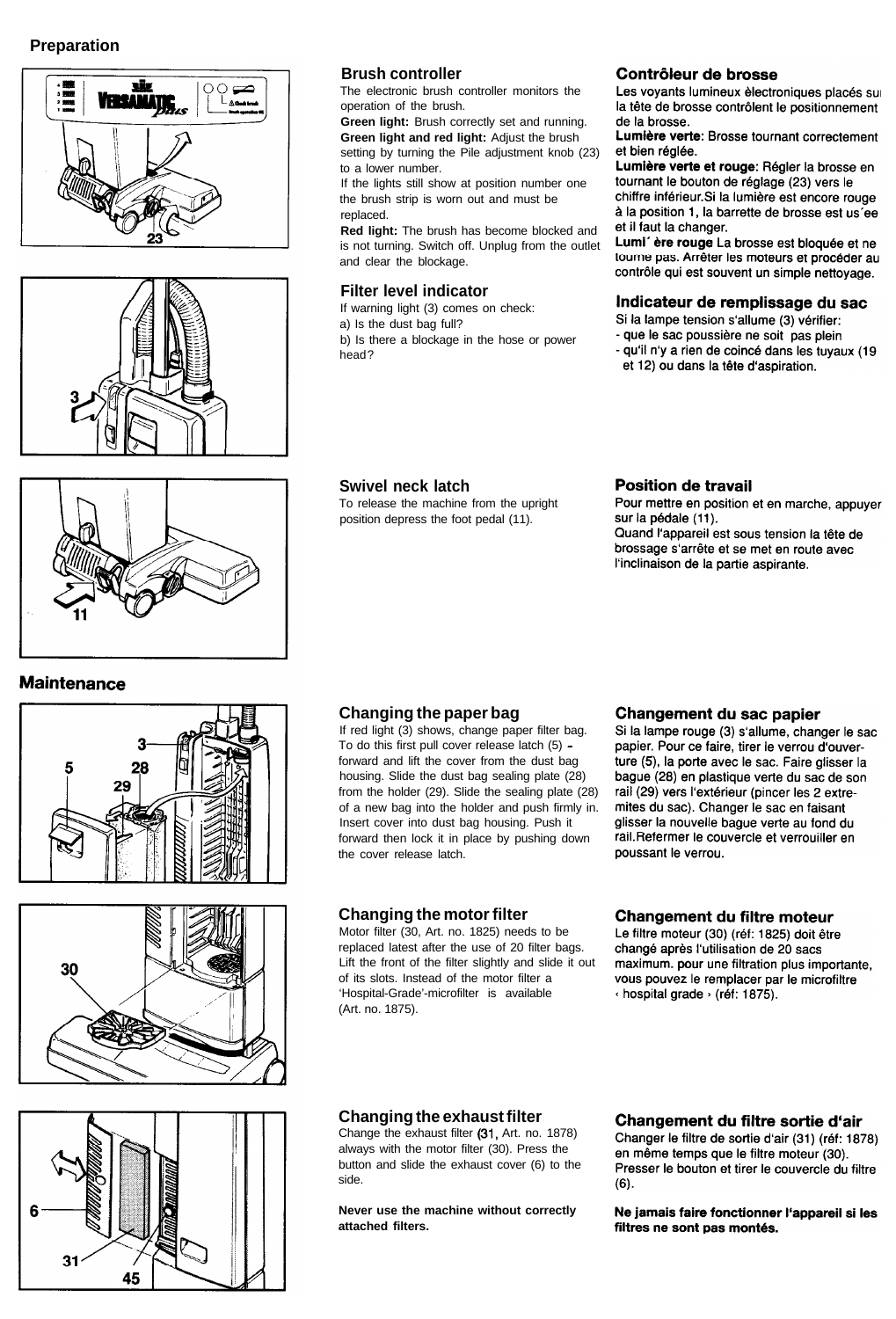



#### **Clearing blockages**

Blockages in the hose can be cleared by taking the hose off the machine and reversing it in the connecting tube (25), holding it upright with one hand blocking the top and switching on the machine. If necessary rapidly lift your hand on and off the end of the hose.

#### Nettoyage du flexible

Pour nettoyer le flexible, le déconnecter de l'embouchure (25) en appuyant sur le clip et sortez-le du tube 19. Le secouer en l'étirant. les salétes tomberont d'elles mêmes sur le sol.

#### **Changing the brush strip**

To replace brush strip: Remove brush strip cover (32). Turn brush roller so that the brush strip can then be pulled out. Ensure that the new brush strip is fully inserted. Replace the brush strip before the bristles wear down to the level of the support rod.

#### **Maintenance**

**CAUTION - Maintenance and repairs must be done by qualified personnel.**

**WARNING - To reduce the risk of electric shock - unplug before cleaning or sewicing.**

To change the printed circuit board (43) remove the 3 screws of the suction tube cover (42). Inside release the wires and slide the board out.

#### Changement de la barrette de brosse

Pour changer la barrette de brosse, dévisser la plaquette (32) puis tourner le rouleau de brosse de facon à amener la barrette en face de la sortie. Toujours s'assurer que la nouv elle barrette de brosse est complètement insérée.

#### **Entretien**

**ATTENTION - L'entretien et les** réparations doivent être effectués par un personnel qualifie.

**AVERTISSEMENT - Pour eviter les** risques de choc électrique debrancher avant le nettoyage ou la maintenance.

Pour changer le circuit imprimé (43) démonter le carter plastique (42) en dévissant les 3 vbis situées dans la partie logement du tube.



To get access to the suction motor remove the dust bag housing bumper (44) and remove the four screws on the motor cover (8).

Pour accéder au moteur d'aspiration démonter le support du sac d'aspiration. Dévisser les 4 vis du couvercle moteur (8).



To remove the power head cover, take off the brush strip cover (32) and remove the four large screws from underneath the chassis. The cover can then be lifted off.

Pour ouvrir la tête de brosse, enlever la barrette de brosse en démontant la plaquette (32) puis dévisser les 4 grande vis placées sous le châssis. Le carter peut alors être enlevé.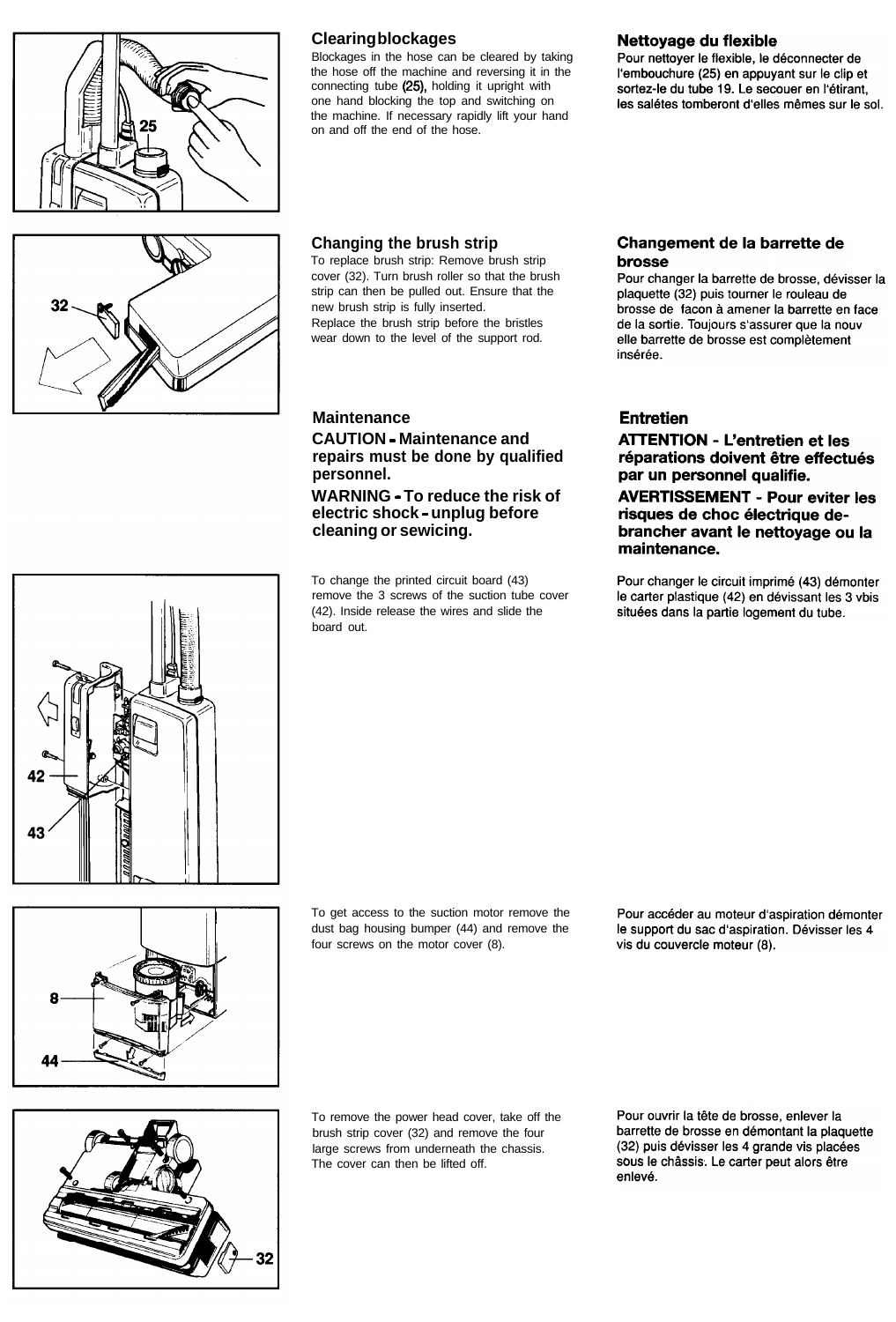

Changing the brush roller:

.

Push the belt (33) off the motor pulley (34) and remove the four screws which hold in the brush bearing blocks. Lift out the bearing blocks evenly. When replacing the roller with the bearing blocks, push downwards keeping the roller parallel with the chassis.

Changement du rouleau de brosse: Faire sauter la courroie crantée (33) de la partie moteur (34) et dévisser les 4 vis qui tiennent le supports de brosse. Tirer le rouleau de brosse. Pour replacer, procéder à l'inverse en étant très attentif au positionnement des supports de brosse.

To remove the brush roller pulley (35) hold the roller in one hand and turn the pulley in a clockwise direction. To remove the motor pulley (36)

insert a screwdriver into a groove and give a light tap in an counter clockwise direction. The loosened pulley can the be removed.

Pour enlever la poulie (35) de la brosse, tenir le rouleau de brosse dans une main et tourner la poulie dans le sens des aiguilles d'une montre.

Pour enlever la poulie du moteur (36) insérer un tournevis dans le sabot et taper légérement avec un marteau dans le sens contraire des aiguilles d'une montre.

To remove the axle assembly unscrew the three screws and take off the axle clamps. Before replacing, lightly grease the axle. To replace, hook one end of the spring on the axle then grip the other end with a pair of pliers and turn about a quarter of a turn. Keeping the wheels at the ends of the axle press the axle assembly back into place.

Pour enlever l'axe complet, dévisser les 3 vis à tête cruciforme et enlever les attaches de l'axe. Avant de remonter, graisser légérement l'axe. Pour remonter, accrocher un bout du ressort à l'axe puis serrer l'autre bout avec une paire de pince et tourner d'environ un quart de tour. En gardant les roues aux bouts de l'axe remettre l'ensemble en pressant puis visser

Pour enlever l'embout pivotant (37) enlever les 2 petites vis (38) qui tiennent les flasques sur le châssis, ensuite tirer l'embout.



To remove the swivel neck (37) take out the two small screws (38) from he swivel neck supports (39) then lift the swivel neck assembly from the chassis. On re-assembly check that the wires from the swivel neck do not become trapped when the power head cover is replaced.

> Pour enlever le carter de l'embout (40) enlever la vis située sur le devant et tirer comme sur le

dessin.



To remove the swivel neck cover take out the retaining screw and slide the cover (40) downwards then lift out. On reassembly check that the wires do not become trapped.



Changing the Electronic Controller (41): Disconnect the lead from the motor. Lift the controller upwards from the motor. Lift the controller upwards from its location and then disconnect the lead from the swivel neck.

Changement du contrôleur électronique (41)... Déconnecter les fils du moteur et tirer.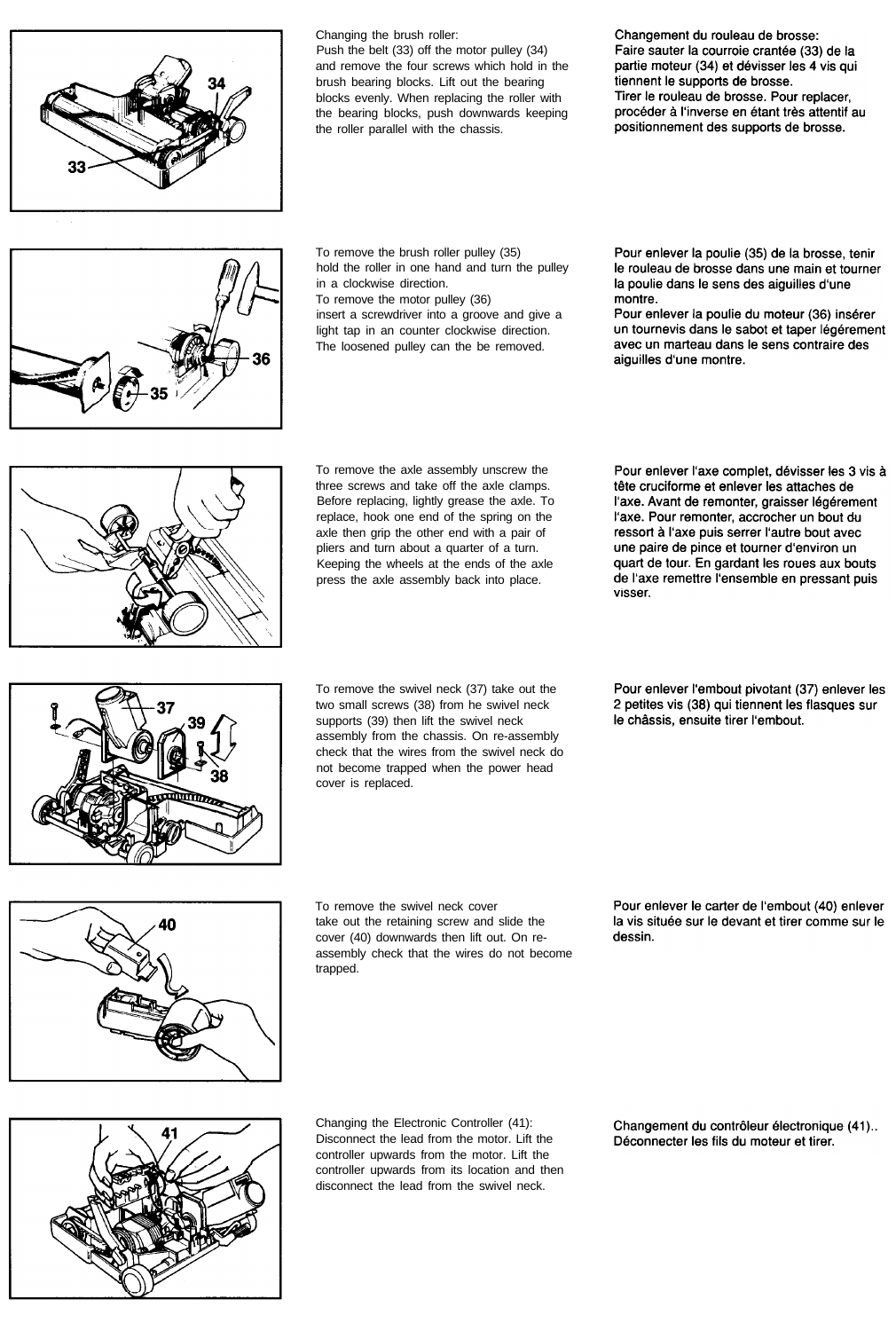

### VSP 14/VSP 18



| Pos. | Article<br>no. | <b>Designation</b>            | Pos. | <b>Article</b><br>no. | <b>Designation</b>            |
|------|----------------|-------------------------------|------|-----------------------|-------------------------------|
| 1    | 1037 EH        | Poignée (incl. pos. 2)        | 24   | 1524                  | Couvercle                     |
| 2    | 1596 ha        | Couvercle de poignée          | 25   | 1807 ha               | Tube de connexion             |
| 3    | 0127           | Vis M4 $\times$ 10            | 26   | 1837                  | Prise femelle                 |
| 4    | 23011          | Câble                         | 27   | 1851                  | <b>Isolation phonique</b>     |
| 5    | 1848           | Manche aluminium              | 28   | 1047                  | Joint moteur d'aspiration     |
| 6    | 1832 hg        | Logement sac poussiere        | 29   | 1843                  | Turbine aspir. 120 V 900 W    |
| 7    | 1835 ha        | Couvercle                     |      |                       | (incl. Pos. $29 + 30$ )       |
| 8    | 5289           | Joint de caoutchouc           |      | 0511/1                | Charbon p. turbine aspiration |
| 9    | 5043           | Joint de caoutchouc           | 30   | 1821 UL               | Couvercle moteur              |
| 10   | 5424 da        | Clip plastique                | 31   | 1822                  | Support de moteur             |
| 11   | 1823 ha        | Clips de fixation accessoires | 32   | 1027                  | Ressort                       |
| 12   | 5359 hg        | Passe câble                   | 33   | 1073                  | Bride de serrage              |
| 13   | 0502           | Barette de connection         | 34   | 1824                  | Tringle securite              |
| 14   | 1030 UL        | Bride de serrage              | 35   | 1825                  | Filtre moteur d'aspiration    |
| 15   | 1812 ha        | Couvercie                     | 36   | 1857 ER               | Circuit imprimé 120 V 3-p.    |
| 16   | 1814 ha        | Support crochet de câble      |      | 1903                  | Couverture plastique pour     |
| 17   | 5146           | Ressort                       |      |                       | plaque de circuit imprimé     |
| 18   | 1813 hg        | Prolongement bloc             | 37   | 1860                  | Connexion air                 |
| 19   | 1859 hg        | Verrou de manche              | 38   | 0851 UL               | Câble                         |
| 20   | 0161           | Clips                         | 39   | 1852 WI               | Logement de canne             |
| 21   | 0850 dg        | Verrou                        | 40   | 1869 ha               | Couvercle de lampe            |
| 22   | 1811           | <b>Baguette</b>               | 41   | 1830 bl               | Interrupteur                  |
| 23   | 1265 UL        | Boitier de raccord            | 42   | 1862                  | Ressort                       |

| Pos.     | Product-<br>Code   | <b>Description</b>                                   |
|----------|--------------------|------------------------------------------------------|
| 1        | 1037 EH            | Handle grip (incl. pos. 2)                           |
| 2        | 1596 hg            | Handle cover                                         |
| 3        | 0127               | Screw M4 x 10                                        |
| 4<br>5   | 23011<br>1848      | Cable 3-wire<br>Handle                               |
| 6        | 1832 hg            | Dust bag housing                                     |
| 7        | 1835 hg            | Internal cover                                       |
| 8        | 5289               | Seal                                                 |
| 9        | 5043               | Seal                                                 |
| 10<br>11 | 5424 dg<br>1823 hg | Retaining ring<br>Attachment clip                    |
| 12       | 5359 hg            | Grommet                                              |
| 13       | 0502               | Terminal block 2-wire                                |
| 14       | 1030 UL            | Cable clamp                                          |
| 15       | 1812 hg            | Cover                                                |
| 16<br>17 | 1814 hg<br>5146    | Carrying handle<br>Stop spring                       |
| 18       | 1813 hg            | Cable hook                                           |
| 19       | 1859 hg            | Handle catch                                         |
| 20       | 0161               | Clip 4 DIN 6799                                      |
| 21       | 0850 dg            | Locking catch                                        |
| 22       | 1811<br>1265 UL    | Locking rod<br>Terminal block 3-wire                 |
| 23<br>24 | 1524               | Terminal block cover                                 |
| 25       | 1807 hg            | Connector                                            |
| 26       | 1837               | Female contact holder                                |
| 27       | 1851               | Sound insulation                                     |
| 28       | 1047               | Vac motor seal                                       |
| 29       | 1843               | Vac motor 120 V/900 W<br>(incl. Pos. 29 + 30)        |
|          | 0511/1             | Carbon brush vac motor                               |
| 30       | 1821               | Motor cover                                          |
| 31       | 1822               | Motor support                                        |
| 32       | 1027               | Leaf spring                                          |
| 33<br>34 | 1073<br>1824       | Clamp<br>Connecting rod                              |
| 35       | 1825               | Motor filter                                         |
| 36       | 1857 ER            | Print. circ. board 120 V 3-p                         |
|          | 1903               | PC-Board cover                                       |
| 37       | 1860               | Fitting                                              |
| 38<br>39 | 0851 UL<br>1852 WI | Grounding-wire<br>Suction pipe cover                 |
| 40       | 1869 hg            | Lens, bag light indicator                            |
| 41       | 1830 bl            | Switch button                                        |
| 42       | 1862               | Spring                                               |
| 43<br>44 | 1834               | Internal cable                                       |
| 45       | 1878<br>1802 hg    | <b>Exhaust filter</b><br>Exhaust filter cover        |
| 46       | 1853 WI            | Motor cover                                          |
| 47       | 1804 hg            | Dust bag housing bumper                              |
| 48       | 1846 WI            | Front cover complete                                 |
| 49       | 1818 bl            | Cover release                                        |
| 50<br>51 | 6040<br>1819       | Seal, cover release<br>Bearing cover                 |
| 52       | 1847               | Bag holder, cpl.                                     |
| 53       | 5091               | Safety catch spring                                  |
| 54       | 1817               | Safety catch                                         |
| 55       | 5300               | Paper bag "sensor"                                   |
| 56<br>57 | 5045 hg<br>5040 hg | Extension tube<br>Hose cpl.                          |
| 58       | 1491 JE            | Upholstery nozzle                                    |
| 59       | 1092 JE            | Crevice nozzle                                       |
| 60       | 0102               | Screw 3,9 x 13                                       |
| 61<br>62 | 0103<br>1875       | Screw 3,9 x 16                                       |
| 63       | 1884 hg            | Micro-Hospital-Filter (optional)<br>Retaining button |
|          |                    |                                                      |

| <b>Article</b><br>no. | <b>Designation</b>                                                          |
|-----------------------|-----------------------------------------------------------------------------|
| 1834                  | Câble électrique compl.                                                     |
| 1878                  | Filtre sortie d'air                                                         |
| 1802 ha               | Couvercle filtre sortie                                                     |
| 1853 Wi               | Capot moteur                                                                |
| 1804 ha               | Carter inferieur de logement sac<br>poussiere                               |
| 1846 WI               | Couvercle de logement                                                       |
| 1818 bl               | Verrou de couvercle                                                         |
| 6040                  | Joint                                                                       |
| 1819                  | Couvercle                                                                   |
| 1847                  | Crochet sac poussiere                                                       |
| 5091                  | Ressort                                                                     |
| 1817                  | Levier de securité                                                          |
| 5300                  | Sacs poussiere papier                                                       |
|                       | Tube complet                                                                |
|                       | Flexible                                                                    |
|                       | <b>Buse brosse fauteuil</b>                                                 |
|                       | <b>Buse sifflet</b>                                                         |
|                       | Vis 3,9 x 13                                                                |
|                       | Vis 3,9 x 16                                                                |
|                       | Micro filtre                                                                |
|                       | Bouton de filtre                                                            |
|                       | 5045 hg<br>5040 ha<br>1491 JE<br>1092 JE<br>0102<br>0103<br>1875<br>1884 ha |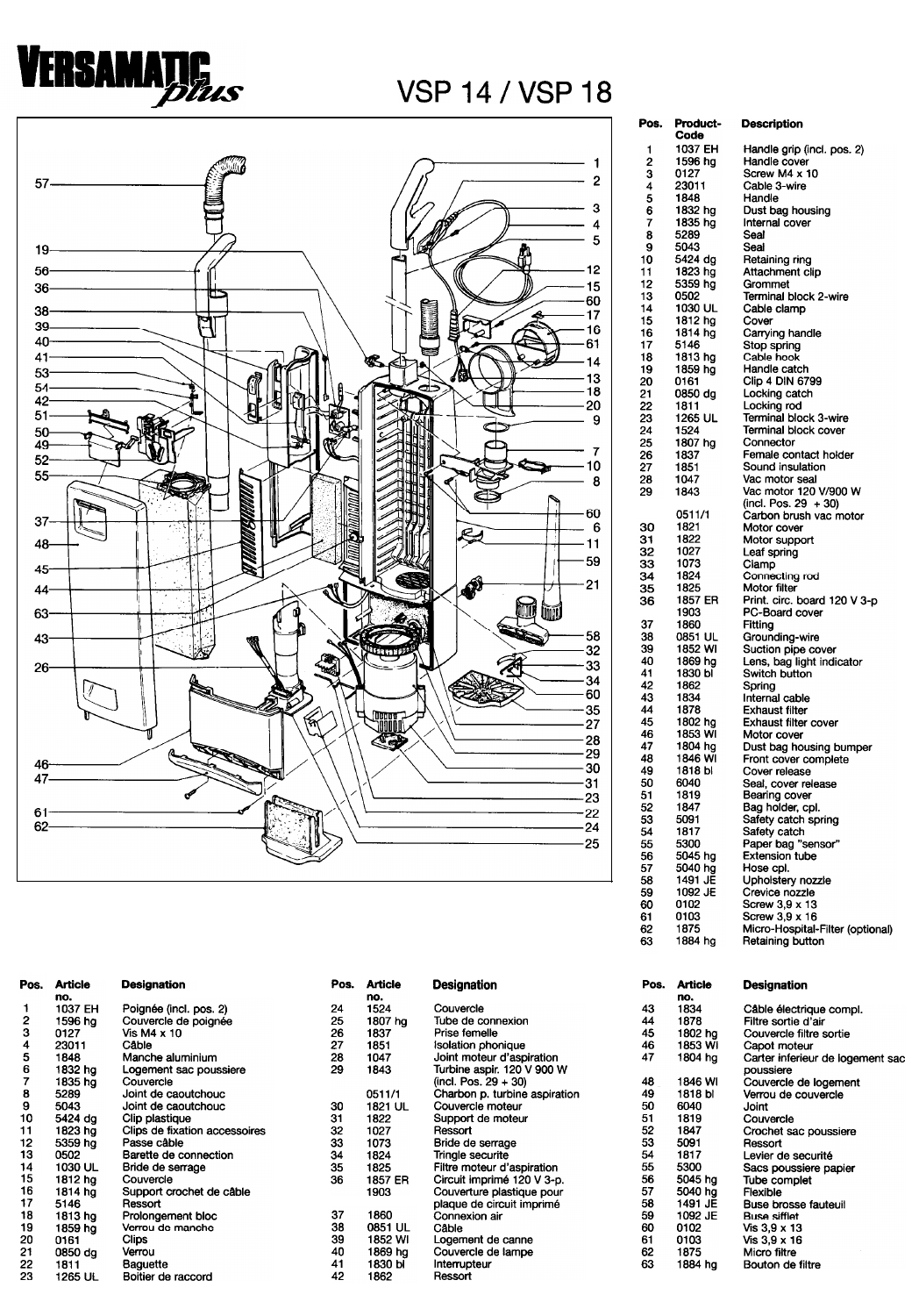



| Product- | <b>Description</b>         |
|----------|----------------------------|
| Code     |                            |
| 2543 HG  | Chassis                    |
| 2005 ER  | Metal plate                |
| 2522 hg  | Bumper                     |
| 2525     | Axle                       |
| 2528 or  | Foot pedal                 |
| 2010     | Axle spring                |
| 2014     | Axle clamp                 |
| 2614 hg  | Wheel                      |
| 2524     | Pile adjustment axle       |
| 2608 hg  | Pile adjustment wheel      |
| 2622 hg  | Pile adjustment knob       |
| 4019     | Soring                     |
| 2241 UE  | Brush motor 120 V, 150 W   |
| 0512/1   | Carbon brush/brush motor   |
| 2025     | Motor pulley               |
| 2049     | Drive belt                 |
| 2610 UL  | Swivel neck assembly       |
| 2612 UL  | Wire, swivel neck          |
| 2602 hg  | Swivel neck cover          |
| 2467     | Plastic bearing inside     |
| 0155     | Washer                     |
| 2613     | Swivel support             |
| 2624     | Micro switch support, cpl. |
| 0531     | Micro-switch f. swivel     |
| 2605     | Switch, lever              |
| 0849 UL  | Wire on neck with switch   |
| 2572 ER  | PCB DR 360 / 120 V         |
| 2636     | PC-Board cover             |
| 2030 ER  | Brush assembly, cpl.       |
| 2046     | Brush strip                |
| 2047     | Bearing block, r.h.        |
| 2091     | Bearing block, I.h.        |
| 2458     | Brush roller pulley        |
| 2531 hg  | Support lever              |
| 2545     | Return spring              |
| 2625 WI  | Cover, cpl.                |
| 2542     | Brush strip cover          |
| 0111 TL  | Screw AM5 x 30             |
| 0102     | Screw 3,9 x 13             |
| 0103     | Screw 3,9 x 16             |
| 0105     | Screw 3,9 x 19             |
| 0174     | Screw 3.9 x 22             |
| 0141     | Locking washer             |

| Pos. | <b>Article</b><br>no. | Designation                  | Pos. | <b>Article</b><br>no. |
|------|-----------------------|------------------------------|------|-----------------------|
| 100  | 2543 HG               | Chassis                      | 121  | 2624                  |
| 101  | 2005 ER               | Plaque en métal              | 122  | 0531                  |
| 102  | 2522 ha               | Pare choc                    | 123  | 2605                  |
| 193  | 2525                  | Axe                          | 124  | 0849 U                |
| 104  | 2528 or               | Pedale de pied               | 125  | 2572 E                |
| 105  | 2010                  | Ressort d'axe                |      | 2636                  |
| 106  | 2014                  | Bride de serrage             | 126  | 2030 E                |
| 107  | 2614 hg               | Roue                         | 127  | 2046                  |
| 108  | 2524                  | Axe de roue                  | 128  | 2047                  |
| 109  | 2608 hg               | Roue de reglage              | 129  | 2091                  |
| 110  | 2622 ha               | Bouton de reglage            | 130  | 2458                  |
| 111  | 4019                  | Ressort                      | 131  | 2629 h                |
| 112  | 2241 UE               | Moteur de brosse             | 132  | 2545                  |
|      | 0512/1                | Charbon p. moteur de brosse  | 133  | 2625 W                |
| 113  | 2025                  | Poulie moteur                | 134  | 2542                  |
| 114  | 2049                  | Courroie crantée             | 135  | 0111 T                |
| 115  | 2610 UL               | Articulation, cpl.           | 136  | 0102                  |
| 116  | 2612 UL               | Câble électr. d'articulation | 137  | 0103                  |
| 117  | 2602 hg               | Couvercle d'articulation     | 138  | 0105                  |
| 118  | 2467                  | Roulement plastique          | 139  | 0174                  |
| 119  | 0155                  | Rondelle 22/30/0,5           | 140  | 0141                  |
| 120  | 2613                  | Support d'embout             |      |                       |

#### **Designation**

| ١           | Support d'interrupteur   |
|-------------|--------------------------|
|             | Micro interrupteur       |
| 5           | Levier                   |
| ) UL        | Câble                    |
| 2 ER        | Control électrique 120 V |
| ŝ           | Couverture plastique     |
| ) ER        | Rouleau de brosse        |
| ŝ           | Barrette de brosse       |
| 7           | Bloc de roulement droit  |
|             | Bloc roulement gauche    |
| 3           | Poulie de brosse         |
| .<br>Ə hg   | Levier de support        |
|             | Ressort                  |
| 5<br>5 WI   | Carter superieur moteur  |
| 2           | Couvercle de barrette    |
| l TL        | Vis AM5 x 30             |
|             | $Vis 3.9 \times 13$      |
| 2<br>3<br>5 | Vis $3.9 \times 16$      |
|             | Vis 3.9 x 19             |
| 4           | Vis 3.9 x 22             |
| 1           | Embrayage                |
|             |                          |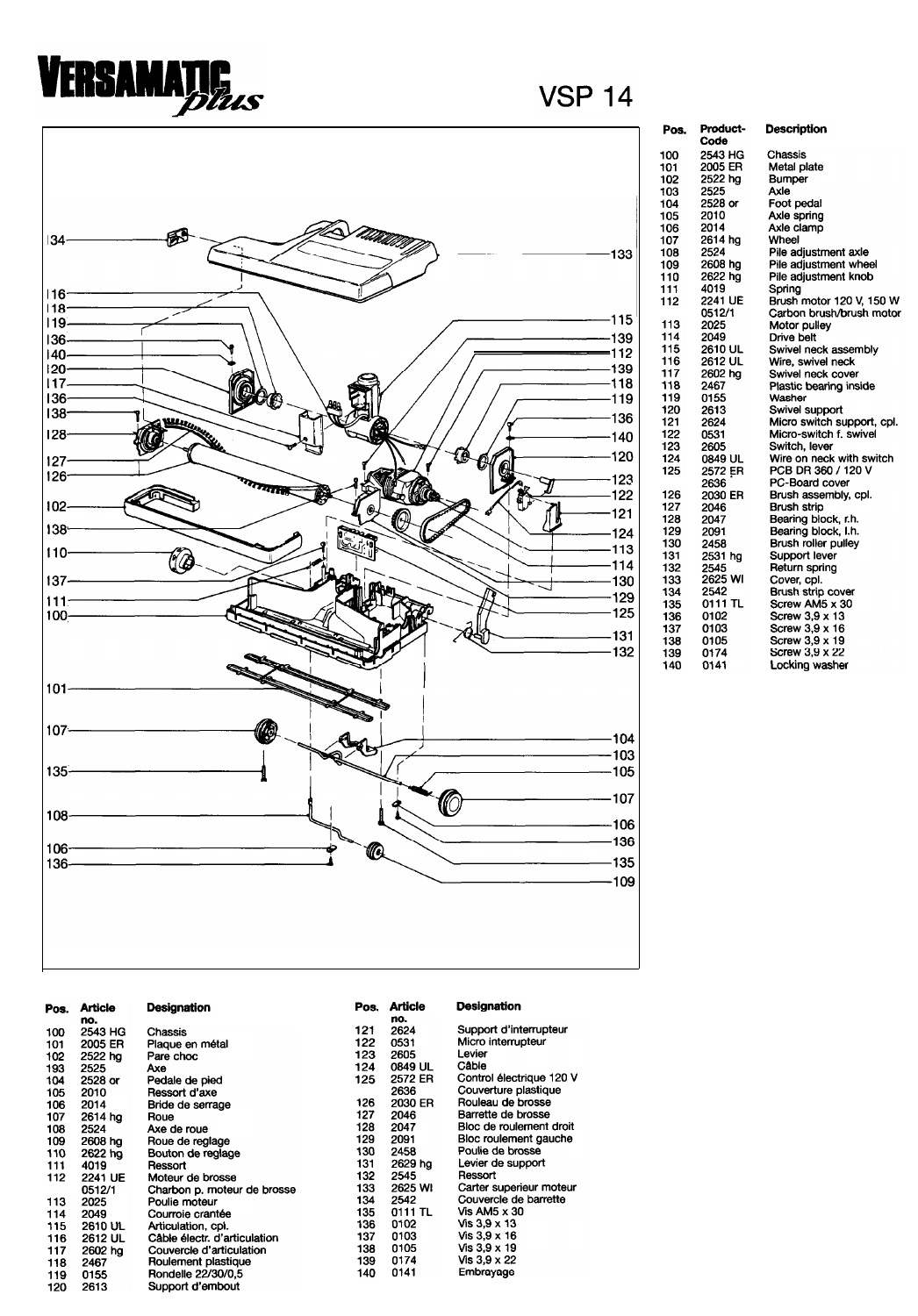

### VSP 18



| Product-        | Description                              |
|-----------------|------------------------------------------|
| Code            |                                          |
| 4611 HG         | Chassis                                  |
| 4004 ER         | Metal plate, set                         |
| 4522 hg         | Bumper                                   |
| 4523            | Axle                                     |
| 2528 or         | Foot pedal                               |
| 2010            | Axle spring                              |
| 2014            | Axle clamp                               |
| 4603 hg         | Wheel                                    |
| 4006            | Pile adjustment axle                     |
| 2608 hg         | Pile adjustment wheel                    |
| 4012            | Pile adjustment lever                    |
| 2622 hg         | Pile adjustment knob                     |
| 4019            | Spring                                   |
| 4022 UE         | Brush motor 120 V, 200 W                 |
| 0512/1          | Carbon brush/brush motor                 |
| 2025            | Motor pulley                             |
| 4024            | Drive belt                               |
| 4614 UL         | Swivel neck assembly                     |
| 4615 UL         | Wire, swivel neck                        |
| 2602 hg         | Swivel neck cover                        |
| 2467            | Plastic bearing inside                   |
|                 | Washer                                   |
| 0155<br>2613    |                                          |
| 4601            | Swivel support<br>Switch, lever          |
| 0531            | Micro-switch f. swivel                   |
| 2453            |                                          |
| 4532 ER         | Micro switch support<br>PCB DR 460 120 V |
| 2636            | PC-Board cover                           |
| 4033 ER         |                                          |
| 4028            | Brush assembly                           |
| 2047            | Brush strip                              |
| 2091            | Bearing block, r.h.                      |
| 2458            | Bearing block, I.h.                      |
|                 | Brush roller pulley                      |
| 2531 hg<br>2545 | Support lever                            |
| 4616 WI         | Return spring                            |
| 2542            | Cover, cpl.<br>Brush strip cover         |
|                 |                                          |
| 0111 TL         | Screw AM5 x 30                           |
| 0102<br>0103    | Screw 3,9 x 13<br>Screw 3,9 x 16         |
|                 |                                          |
| 0105            | Screw 3,9 x 19                           |
| 0174            | Screw 3,9 x 22                           |
| 0141            | l ocking washer                          |

| Pos. | <b>Article</b> | Designation                  | Pos. | <b>Article</b> | <b>Designation</b>       |
|------|----------------|------------------------------|------|----------------|--------------------------|
| 100  | no.<br>4611 HG | Chassis                      |      | no.<br>2613    |                          |
|      |                |                              | 121  |                | Support d'embout         |
| 101  | 4004 ER        | Plaque en metal              | 122  | 4601           | Levier                   |
| 102  | 4522 ha        | Pare choc                    | 123  | 0531           | Micro interrupteur       |
| 103  | 4523           | Axe                          | 124  | 2453           | Support d'interrupteur   |
| 104  | 2528 or        | Pedale de pied               | 125  | 4532 ER        | Control électrique 120 V |
| 105  | 2010           | Ressort d'axe                |      | 2636           | Couverture plastique     |
| 106  | 2014           | Bride de serrage             | 126  | 4033 ER        | Rouleau de brosse        |
| 107  | 4603 ha        | Roue                         | 127  | 4028           | Barrette de brosse       |
| 108  | 4006           | Axe                          | 128  | 2047           | Bloc de roulement droit  |
| 109  | 2608 hg        | Roue de reglage              | 129  | 2091           | Bloc roulement gauche    |
| 110  | 4012           | Levier d'adjustement         | 130  | 2458           | Poulie de brosse         |
| 111  | 2622 hg        | Bouton de reglage            | 131  | 2629 ha        | Levier de support        |
| 112  | 4019           | Ressort                      | 132  | 2545           | Ressort                  |
| 113  | 4022 UE        | Moteur de brosse             | 133  | 2542           | Couvercle de barrette    |
|      | 0512/1         | Charbon p. moteur d. brosse  | 134  | 4616 WI        | Carter superieur moteur  |
| 114  | 2025           | Poulie moteur                | 135  | 0111TL         | Vis AM5 $\times$ 30      |
| 115  | 4024           | Courroie                     | 136  | 0102           | Vis 3.9 x 13             |
| 116  | 4614 UL        | Articulation, cpl.           | -137 | 0103           | Vis $3,9 \times 16$      |
| 117  | 4615 UL        | Câble électr. d'articulation | 138  | 0105           | Vis $3,9 \times 19$      |
| 118  | 2602 ha        | Couvercle d'articulation     | 139  | 0174           | Vis 3,9 x 22             |
| 119  | 2467           | Roulement plastique          | 140  | 0141           | Embrayage                |
| 120  | 0155           | Rondelle 22/30/0.5           |      |                |                          |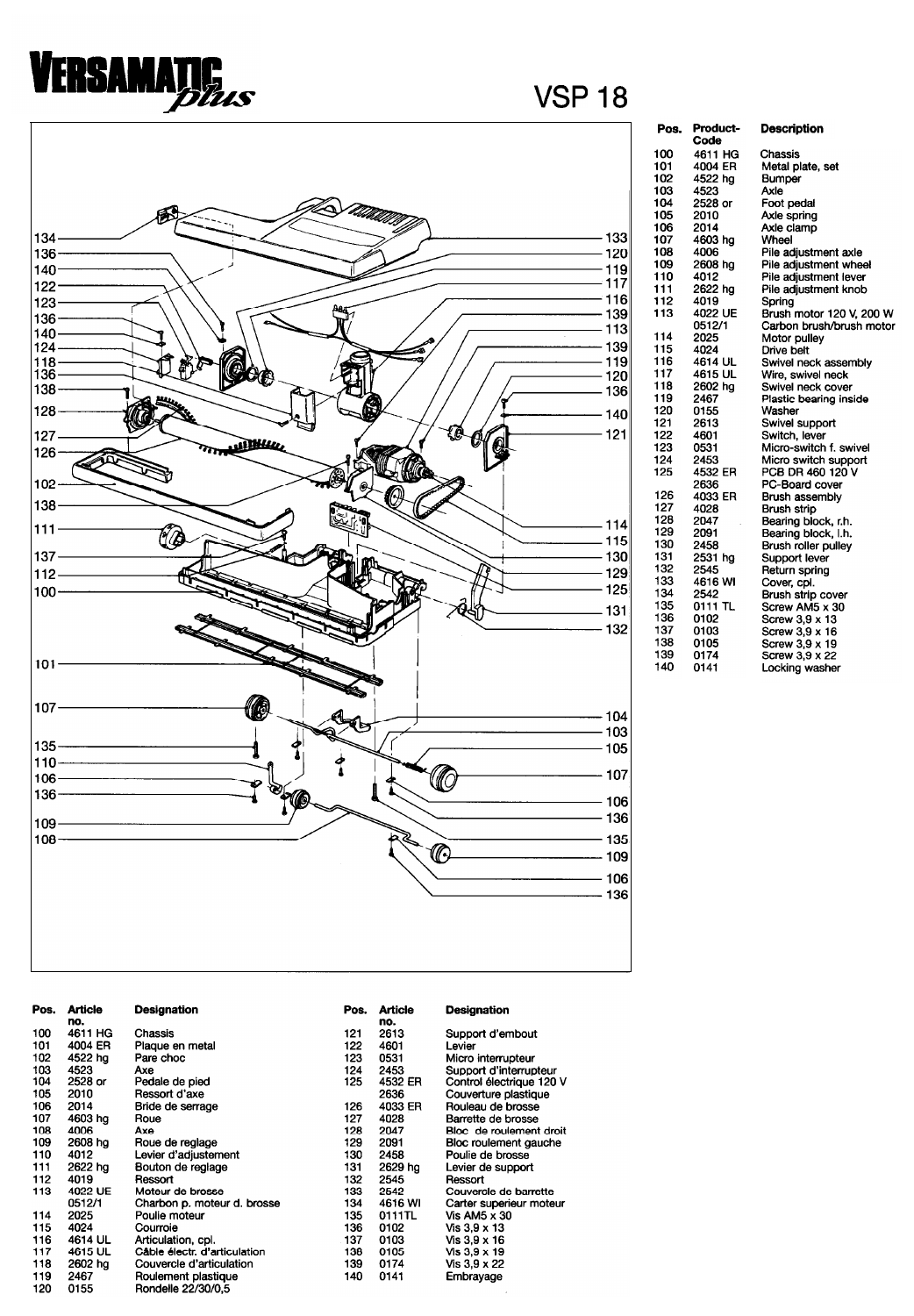# **LIMITED WARRANTY**

WINDSOR warrants to the original purchaser/user that this product is unconditionally quaranteed free from defects in workmanship and materials under normal use and service for a period of one year. WINDSOR will, at its option, repair or replace without charge, except for transportations costs, parts that fail under normal use and service when operated and maintained in accordance with the Instructions Manual. This warranty does not apply to normal wear or to items whose life is dependent on their use and care.

This warranty is in lieu of all other warranties, expressed or implied, and releases WINDSOR from all other obligations and liabilities. It is applicable only in the U.S.A. and Canada, and is extended only to the original user/purchaser of this product. WINDSOR is not responsible for costs for repairs performed by persons other than those specifically authorized by WINDSOR. This warranty does not apply to damage from transportation, alterations by unauthorized persons, misuse or abuse of the equipment, use of noncompatible chemicals, or damage or losses of income due to malfunctioning of the product.

If a difficulty develops with this product, you should contact the dealer from whom it was purchased.

## **GARANTIE LIMITEE**

WINDSOR garantit à l'acheteur/l'utilisateur originel que ce produit est inconditionnellement garanti sans défauts de fabrication et que l'équipement utilisé et entretenu dans des conditions normales est garanti pour une période d'un an. WINDSOR réparera ou replacera à son gré, gratuitement - sauf frais de transports -, les pièces qui apparaissent défectueuses dans des conditions normales d'utilisation et d'entretien et dont l'utilisation et l'entretien sont conformes au Manuel d'instrucions. Cette garantie ne s'applique pas à l'usure normale ou aux produits dont la durée dépend de leur degré d'utilisation et due soin qu'on y apporte.

Cette garantie remplace toutes les autres garanties, expresses ou implicites, et libère WINDSOR de toutes autres obligations et responsabilités. Elle n'est applicable qu'aux Etats-Unis et au Canada, et n'est valable que pour l'utilisateur/l'acheteur originel de ce produit. WINDSOR n'est pas responsable des frais de réparations effectuées par les personnes autres que celles spécialement désignées par WINDSOR. Cette garantie n'est pas valable pour les endommagements causés par le transport, les transformations opérées par des personnes non habilitées, l'usage impropre ou abusif due matériel, l'utilisation de produits chimiques non compatibles, ou les dommages ou pertes de revenus dus au mauvais fonctionnement due produit.

Si un problème survient relatif à ce produit, contacter le point de vente dont il provient.